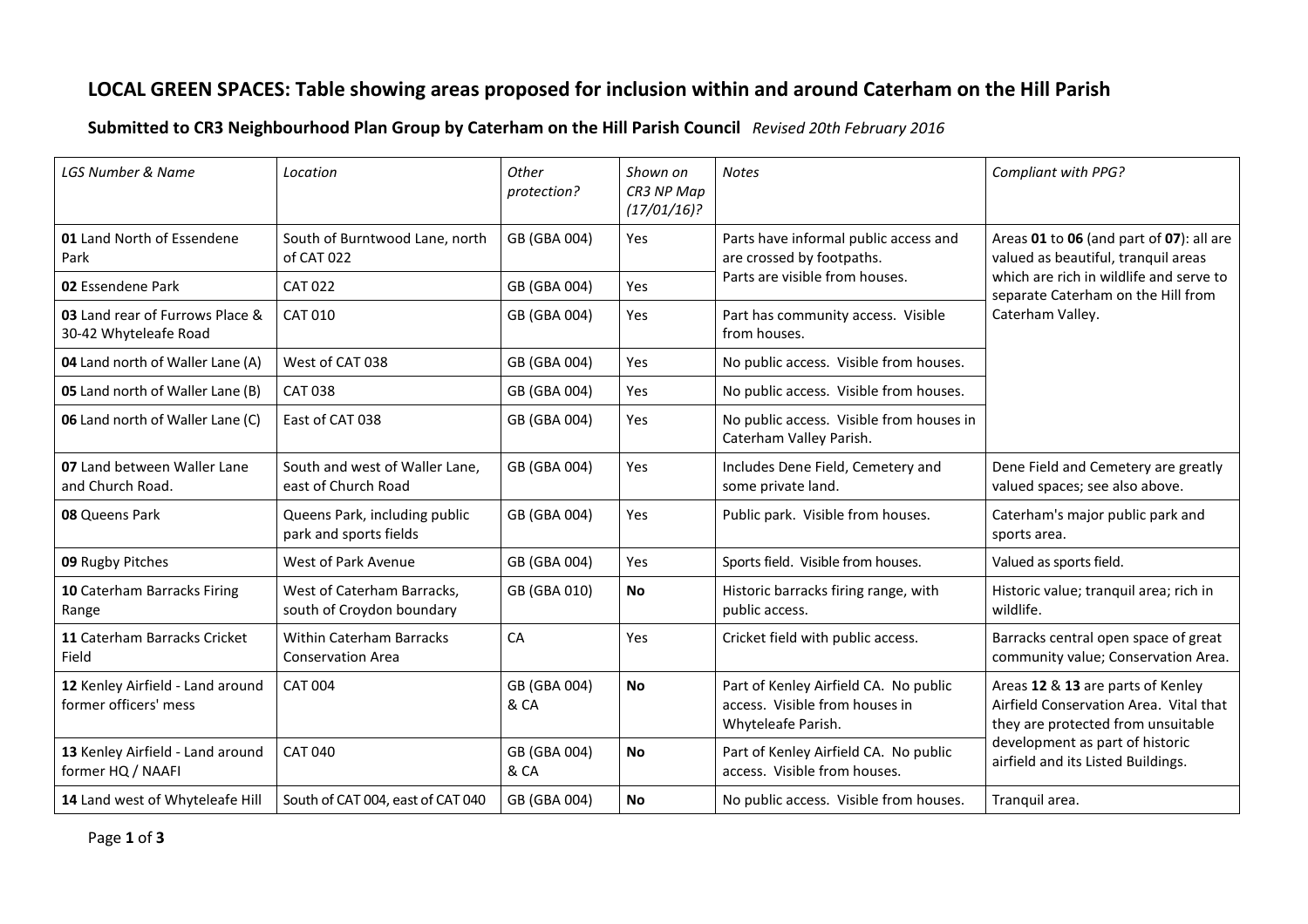| <b>LGS Number &amp; Name</b>                | Location                                                                                                  | Other<br>protection?                                            | Shown on<br>CR3 NP Map<br>(as at<br>$17/01/16$ ? | <b>Notes</b>                                                             | Compliant with PPG?                                                                                                                    |
|---------------------------------------------|-----------------------------------------------------------------------------------------------------------|-----------------------------------------------------------------|--------------------------------------------------|--------------------------------------------------------------------------|----------------------------------------------------------------------------------------------------------------------------------------|
| 15 Salmons Lane Green                       | Salmons Lane / Whyteleafe Road                                                                            | GB & Common<br>Land / Village<br>Green                          | Yes                                              | Public Access.                                                           | Areas 15, 16 & 17 are all designated<br>as Village Green / Common Land<br>areas. All are of great value for<br>leisure and recreation. |
| 16 Town End Recreation Ground               | Town End / Banstead Road                                                                                  | Common Land /<br>Village Green                                  | Yes                                              | Public access.                                                           |                                                                                                                                        |
| 17 Westway Common                           | Westway Common, including<br>allotments                                                                   | Common Land /<br>Village Green                                  | Yes                                              | Public access.                                                           |                                                                                                                                        |
| 18 Heath Road Allotments                    | West of Heath Road                                                                                        | None                                                            | Yes                                              | Allotments. Visible from houses.                                         | Tranquil area.                                                                                                                         |
| 19 Le Personne Road                         | At Le Personne Road                                                                                       | None                                                            | Yes                                              | Strips of land between road and houses,<br>with public access.           | 19 & 20 are small tranquil areas of<br>value locally for recreation.                                                                   |
| 20 Land at Yorke Gate Estate                | Within Yorke Gate Estate                                                                                  | None                                                            | <b>No</b>                                        | Public access. Visible from houses.                                      |                                                                                                                                        |
| 21 Land at Hambledon Park<br>estate         | North and west of Hambledon<br>Park Estate; also small areas<br>within Estate (CAT 054)                   | Part is in GB<br>(within GBA<br>010)<br>Covenant<br><b>TPOs</b> | Yes, but area<br>shown on<br>map is<br>wrong     | Open land with public access.                                            | Of great value for recreation and as a<br>tranquil area between large housing<br>estates.                                              |
| 22 Land at Oakgrove                         | West of Oakgrove Estate                                                                                   | GB (GBA 010)                                                    | Yes                                              | Community accessible land.                                               | Local recreation area.                                                                                                                 |
| 23 Land behind Ninehams<br>Gardens          | North of Ninehams Gardens,<br>south of LB Croydon boundary                                                | GB (GBA 046)                                                    | <b>No</b>                                        | Private land. Visible from houses and<br>from Coulsdon Common.           | Tranquil area, rich in wildlife.                                                                                                       |
| 24 Land behind Ninehams Road                | North of Ninehams Road,<br>south of LB Croydon boundary                                                   | GB (GBA 047)                                                    | <b>No</b>                                        | Public land which is an integral part of<br>Coulsdon Common.             | Part of major outer London common<br>used for recreation and rich in wildlife.                                                         |
| 25 Land at Kenley Park Estate               | Strip of land running north from<br>Buxton Lane to Kenley Airfield                                        | None                                                            | <b>No</b>                                        | Public land providing access to Kenley<br>Airfield. Visible from houses. | Tranquil area between housing<br>estates.                                                                                              |
| Open Land within Parish not included above: | Sports fields at Audley, St Francis', Sunnydown and de Stafford Schools; sports field at Hillcroft School |                                                                 |                                                  |                                                                          |                                                                                                                                        |